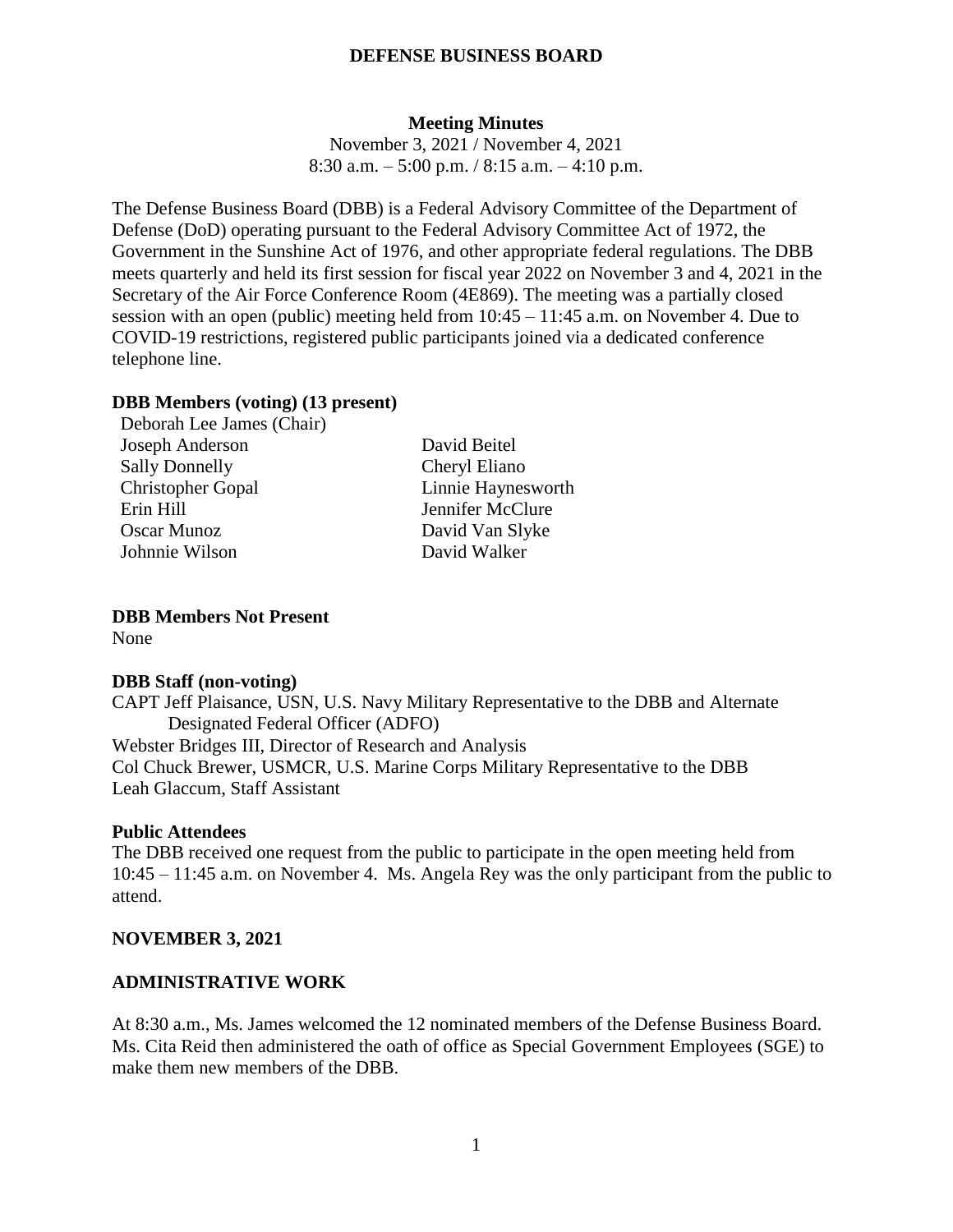# **CLOSED MEETING**

At 8:55 a.m., CAPT Plaisance, acting as ADFO due to the absence of the DFO, called to order the closed meeting and provided opening administrative remarks. At 9:10 A.M., Ms. James outlined her four themes for the DBB members to consider: (1) World-wide security environment; (2) Fiscal challenges for the Country and the Department; (3) DBB's focus should be on shifting resources from the Tail to the Tooth; and (4) Department is focused on carrying out the President's direction as well as Congressional requirements. At 9:30 a.m., the Honorable Lloyd Austin, Secretary of Defense, delineated the Department's three major priorities: (1) Defending the Country; (2) Taking Care of People; and (3) Teamwork. The Honorable Kathleen Hicks, Deputy Secretary of Defense, then thanked the DBB members for their time and service to the Department and summarized the area where she thought their expertise would be helpful.

# **ADMINISTRATIVE WORK**

At 10:00 a.m., the Board members provided short introductions of themselves, their background, and their families. At 10:30 a.m., the Board members traveled to Pentagon Room 1F1084 to complete their badging requirements.

# **CLOSED MEETING**

At 11:30 a.m., the Board conducted a working lunch and received a classified Audit / Planning, Programming, Budgeting, and Execution (PPBE) Presentation from the Honorable Michael McCord, Under Secretary of Defense (Comptroller)/Chief Financial Officer. Mr. McCord covered the scope of DoD's fiscal responsibilities and how the Department plans for, manages, and allocates its financial resources in support of the President's direction. At 12:30 p.m., Mr. Dave Spirk, Chief Data Officer, DoD Office of the Chief Information Officer, provided a classified briefing on DoD's Data Strategy. Mr. Spirk stated DoD was making great strides in access to data and familiarity with data within the work force, but much work remained. He summarized how DoD was using its ADVANA platform (ADVanced ANAlytics). At 1:30 p.m., the Board received three classified briefings on DoD Business Operations. Mr. Robin Swan, Director, Office of Business Transformation,Office of the Secretary of the Army, briefed the current state of the Army's Business Operations. Ms. Robin Tomlin, Director, Office of the Chief Management Officer, Office of the Secretary of the Navy, briefed the current state of the Navy's Business Operations. Mr. Richard Lombardi, Deputy Under Secretary of the Air Force, Management and Deputy Chief Management Officer, Office of the Secretary of the Air Force, briefed the current state of the Air Force's Business Operations. At 2:45 p.m., General Mark Milley, U.S. Army, Chairman of the Joint Chiefs of Staff, conducted a classified briefing on world-wide DoD military operations. Due to time constraints, the classified briefing from Dr. Kelly Fletcher, Performing the Duties of the DoD Chief Information Officer, on Information Management / Information Technology was postponed to the next DBB meeting. At 4:00 p.m., Mr. Greg Kausner, Performing the Duties of Under Secretary of Defense for Acquisition and Sustainment, provided a classified briefing on Acquisition Strategies / Contract Reform / Supply Chain and Sustainment / Energy Resilience. Mr. Kausner talked at length about his focus on integrated deterrence and integrated acquisition portfolio reviews. His office was conducting these reviews along the entire kill chain for each system and platform that contributed to a kill chain. He also mentioned his office was working on Adaptive Acquisition Policy. At 4:45 p.m.,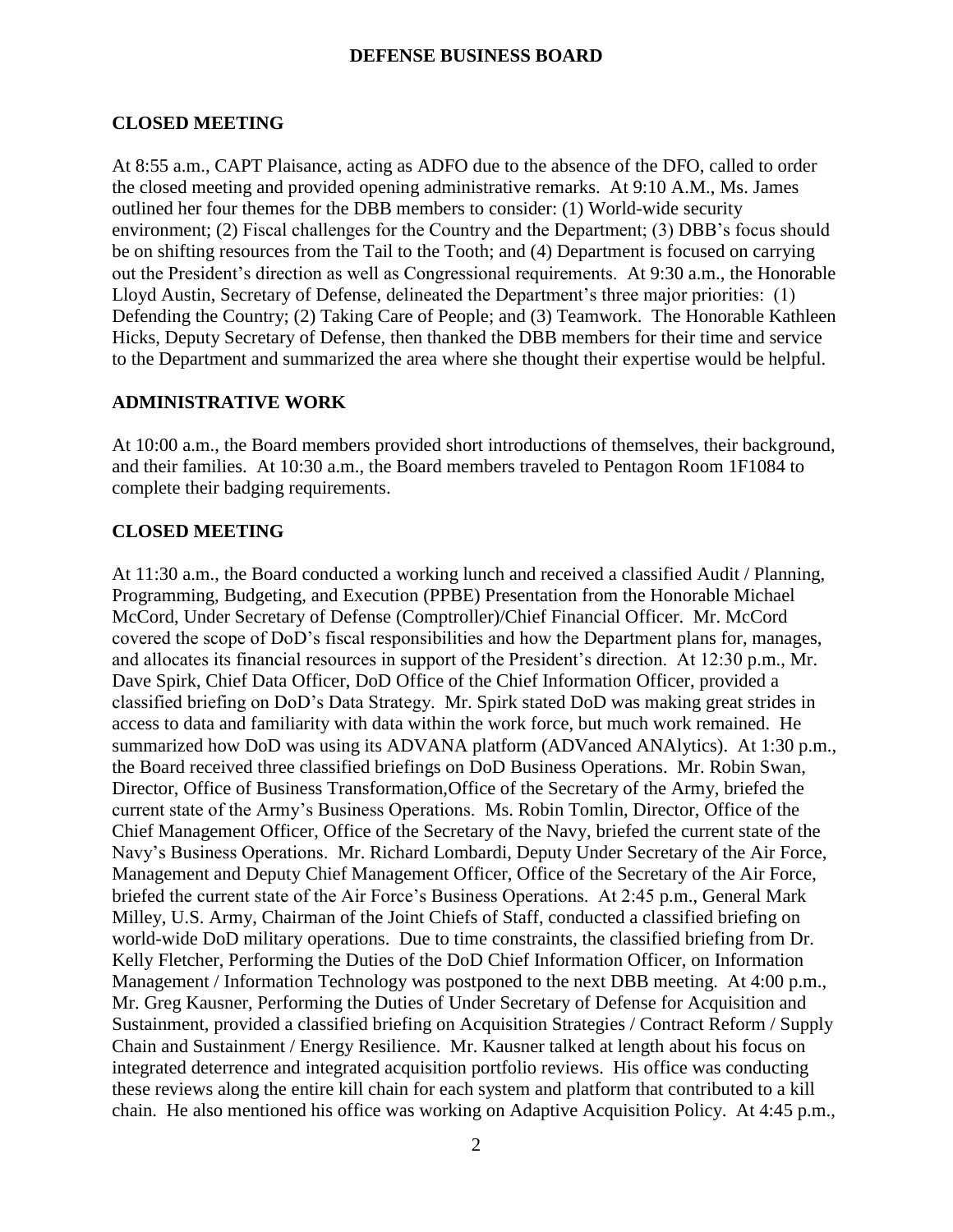Ms. James summarized the briefings for the day for the board members. At 4:55 p.m., CAPT Plaisance adjourned the meeting.

## **NOVEMBER 4, 2021**

# **CLOSED MEETING**

At 8:15 a.m., CAPT Plaisance called to order the closed meeting and provided administrative remarks for the day. At 8:20 a.m., Ms. James outlined her expectations for the day, in particular how the board members should conduct their breakout sessions in the afternoon. At 8:30 a.m., Mr. Greg Little, Office of the Under Secretary of Defense (Comptroller)/Chief Financial Officer provided a classified briefing and demonstration of DoD's ADVANA platform. At 9:30 a.m., the Honorable Gilbert R. Cisneros, Jr., Under Secretary of Defense for Personnel and Readiness provided a classified briefing on Upskill / Reskill Workforce / Deputy's Workforce Council. At 10:30 a.m., the Board took a break to set up for the Open Meeting at 10:45 a.m.

# **OPEN MEETING**

At 10:45 a.m., CAPT Plaisance called to order the open meeting and provided administrative remarks for the session. At 10:50 a.m., Mr. Farooq Mitha, Director of DoD Office of Small Business Programs, provided an overview briefing of the DoD Small Business Programs and specifically focused on the Mentor Protégé Program (MPP). A DBB assessment of DoD's MPP is required by § 872(d) of the National Defense Authorization Act for Fiscal Year 2020 (Public Law 116-92), to the Congressional Defense Committees no later than March 31, 2022. At 11:40 a.m., CAPT Plaisance asked for any public comments or questions. As there were no comments or questions, he adjourned the open meeting.

### **ADMINISTRATIVE WORK**

At 11:45 a.m., Ms. Karen Dalheim, Senior Attorney, Standards of Conduct Office, Office of the General Counsel of the Department of Defense, gave the members a briefing on the required ethics and the expected standards of being an SGE and DBB member, in light of their SGE status.

### **SUBCOMMITTEE WORK**

At 12:45 p.m., the DBB broke up into its subcommittees for a Breakout Session. The Business Operations Subcommittee discussed the previously approved Mentor Protégé Program Assessment. The Business Transformation Subcommittee discussed an approved upcoming assessment on Executive Analytics. The Talent Management, Diversity, and Culture Subcommittee discussed a possible upcoming assessment on Reskilling / Upskilling the DoD's civilian workforce.

### **CLOSED MEETING**

At 2:00 p.m., CAPT Plaisance called to order the closed meeting and provided administrative remarks for the session. Deputy Secretary Hicks directed a classified Board Member Roundtable